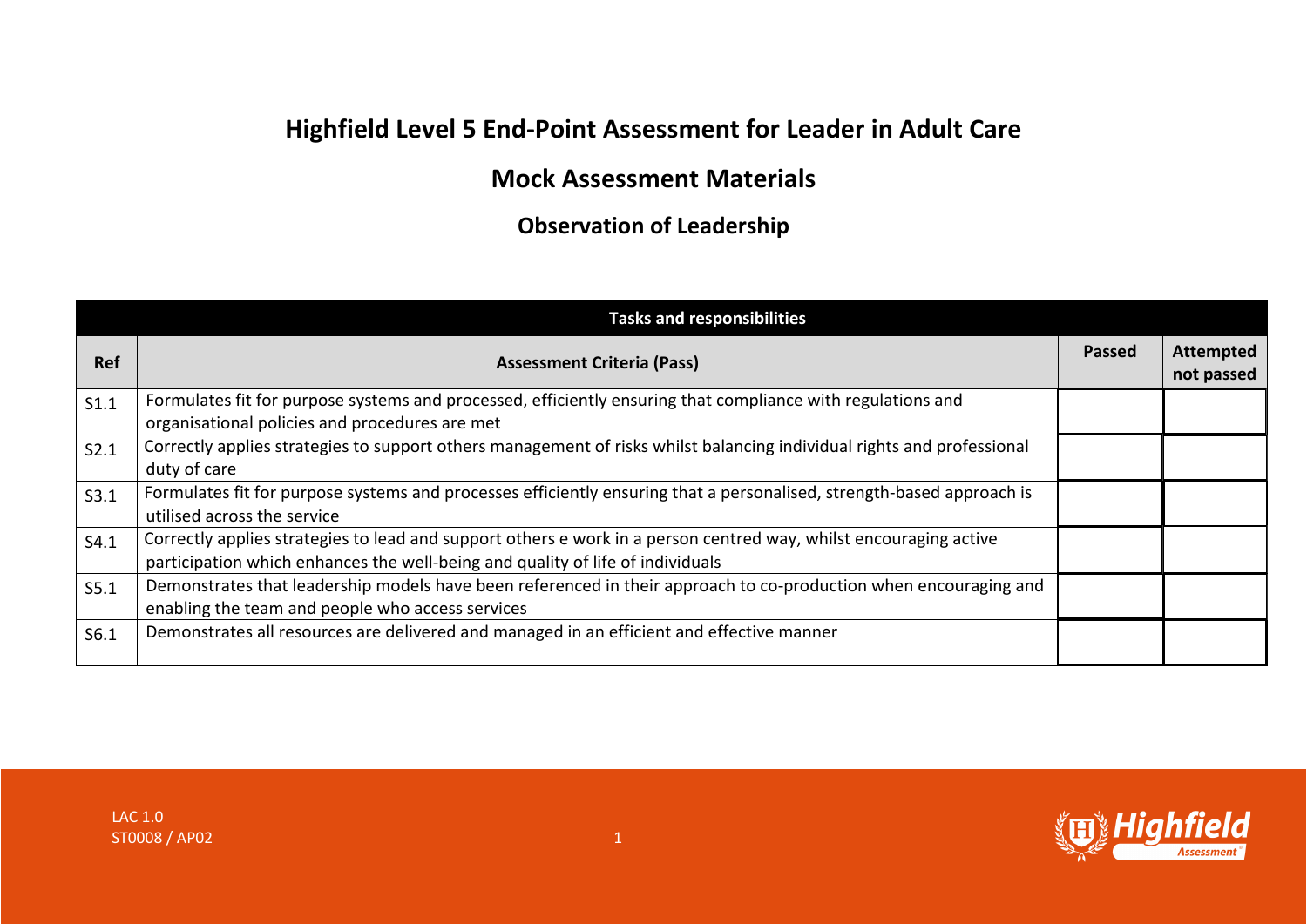| Dignity and human rights |                                                                                                                               |               |                                |
|--------------------------|-------------------------------------------------------------------------------------------------------------------------------|---------------|--------------------------------|
| Ref                      | <b>Assessment Criteria (Pass)</b>                                                                                             | <b>Passed</b> | <b>Attempted</b><br>not passed |
| S7.1                     | Leads practices, clearly aligned to diversity, equality and inclusion legislation and policy                                  |               |                                |
| S8.1                     | Promotes a culture of dignity and respect, and where others are able to work in ways that may challenge their own<br>beliefs. |               |                                |

| Communication |                                                                                                                                                                                                               |               |                         |
|---------------|---------------------------------------------------------------------------------------------------------------------------------------------------------------------------------------------------------------|---------------|-------------------------|
| <b>Ref</b>    | <b>Assessment Criteria (Pass)</b>                                                                                                                                                                             | <b>Passed</b> | Attempted<br>not passed |
| S10.1         | Develops communications that break down policy and guidance to communicate key messages with a range of<br>audiences for example: people who access care and support, carer and families and other colleagues |               |                         |

| <b>Health and wellbeing</b> |                                                                                                                   |               |                         |
|-----------------------------|-------------------------------------------------------------------------------------------------------------------|---------------|-------------------------|
| <b>Ref</b>                  | <b>Assessment Criteria (Pass)</b>                                                                                 | <b>Passed</b> | Attempted<br>not passed |
| K12.1                       | Identifies and applies relevant models of monitoring, reporting and responding to changes in health and wellbeing |               |                         |

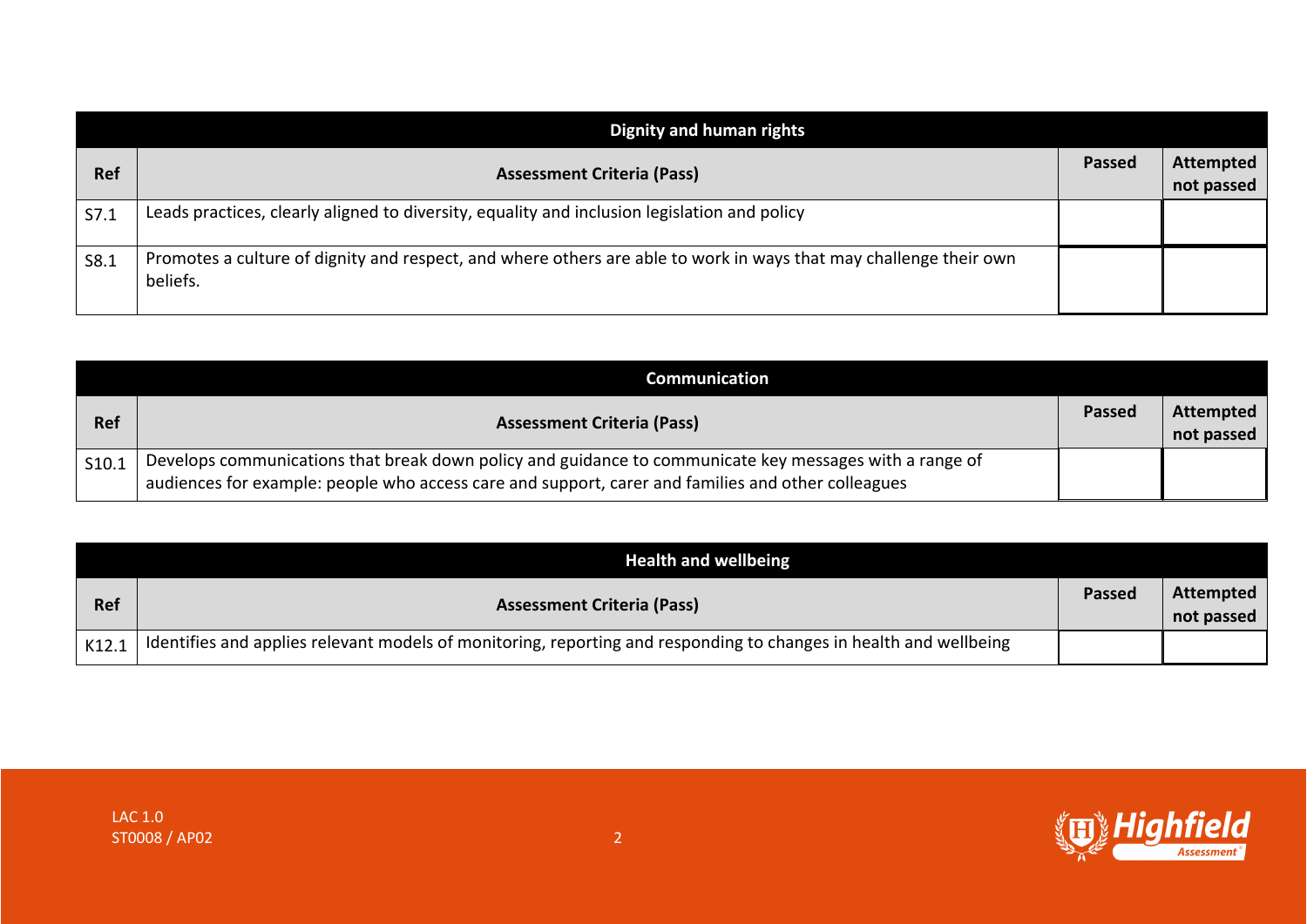| <b>Professional development</b> |                                                                                                             |               |                                |
|---------------------------------|-------------------------------------------------------------------------------------------------------------|---------------|--------------------------------|
| <b>Ref</b>                      | <b>Assessment Criteria (Pass)</b>                                                                           | <b>Passed</b> | <b>Attempted</b><br>not passed |
| $\vert$ S16.1                   | Applies the evidence-based practice around current drivers in the Adult Care landscape to their own setting |               |                                |

|       | Leadership                                                                                                                                         |               |                                |
|-------|----------------------------------------------------------------------------------------------------------------------------------------------------|---------------|--------------------------------|
| Ref   | <b>Assessment Criteria (Pass)</b>                                                                                                                  | <b>Passed</b> | <b>Attempted</b><br>not passed |
| S19.1 | Exhibits values-based behaviours and identifies how they impact upon others within the work settings                                               |               |                                |
| S20.1 | Establishes a culture that values initiatives and innovation through identification and recognition of the variety of skills<br>within the service |               |                                |
| S21.1 | Supports and leads a team through valuing the contributions and skills of workers                                                                  |               |                                |